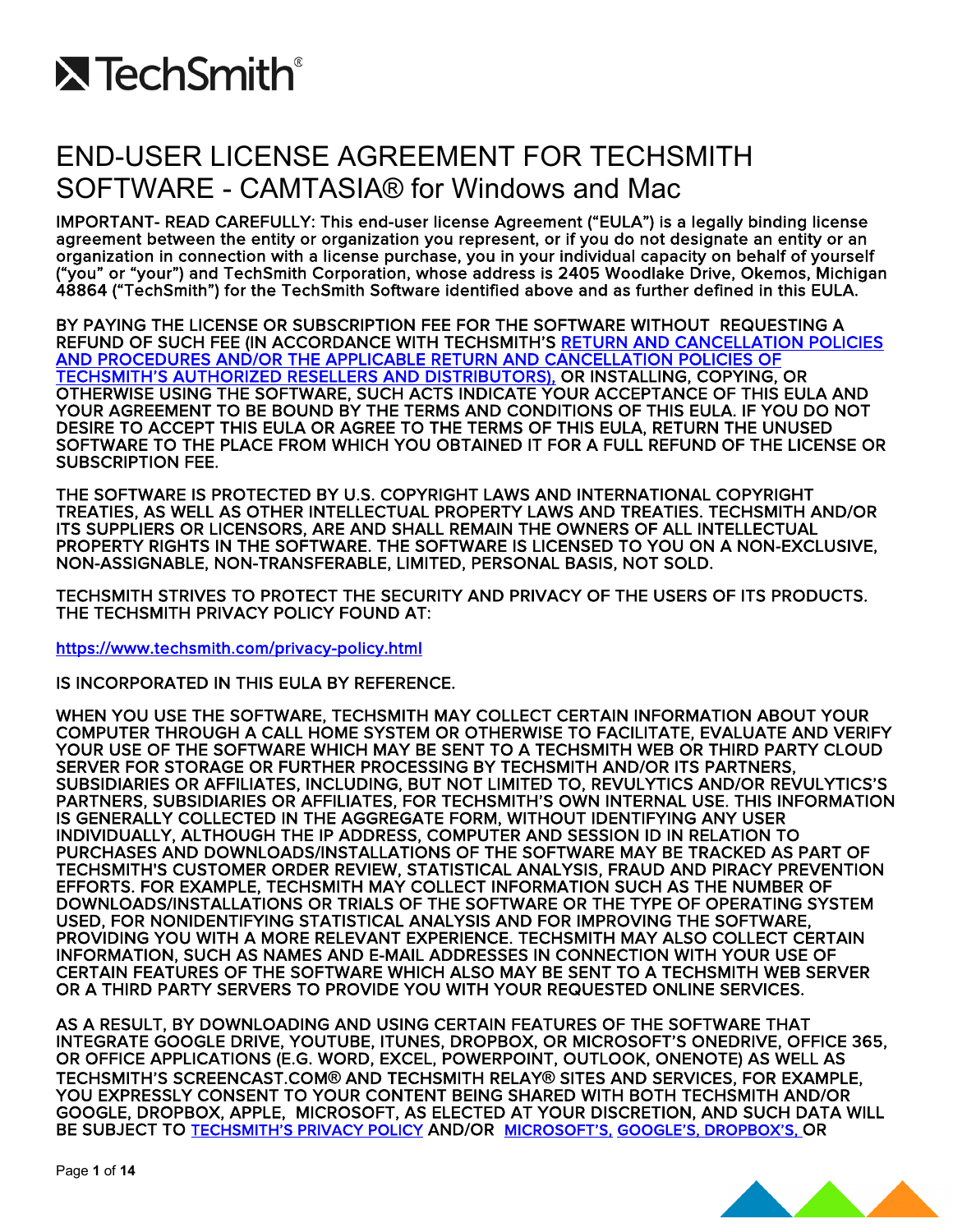# **X** TechSmith®

[APPLE'S R](http://www.apple.com/privacy/privacy-policy/)ESPECTIVE TERMS AND PRIVACY POLICIES AND AVAILABLE FOR USE WITH YOUR TECHSMITH AND GOOGLE, DROPBOX, APPLE, MICROSOFT, OR OTHER APPLICABLE SERVICE PROVIDER ACCOUNTS.

IN ADDITION, TECHSMITH UTILIZES DATA MONITORING AND SCOURING TECHNOLOGIES TO OBTAIN AND TRANSMIT DATA ON USERS OF ILLEGAL COPIES OF THE SOFTWARE. THIS DATA COLLECTION IS NOT PERFORMED ON USERS OF LEGALLY LICENSED SOFTWARE FROM TECHSMITH AND ITS AUTHORIZED RESELLERS AND DISTRIBUTORS. IF YOU ARE USING AN ILLEGAL COPY OF OUR SOFTWARE AND DO NOT CONSENT TO THE COLLECTION AND TRANSMISSION OF SUCH DATA (INCLUDING TO THE UNITED STATES), CEASE USING THE ILLEGAL VERSION AND CONTACT TECHSMITH OR ONE OF ITS AUTHORIZED RESELLERS AND DISTRIBUTORS TO OBTAIN A LEGALLY LICENSED COPY.

BY DOWNLOADING A TRIAL VERSION OF THE SOFTWARE, YOU CONSENT TO TECHSMITH KEEPING YOU INFORMED VIA EMAIL AND/OR IN-APP NOTIFICATIONS ABOUT OUR PRODUCTS AND SERVICES. TO OPT OUT OF FUTURE EMAILS, CLICK THE UNSUBSCRIBE LINK IN ANY MARKETING EMAIL YOU RECEIVE FROM US. TO OPT OUT OF FUTURE IN-APP NOTIFICATIONS, OPEN APP PREFERENCES IN THE CAMTASIA EDITOR AND DESELECT 'SEND ANONYMOUS USAGE DATA' IN THE PROGRAM TAB ON WINDOWS OR THE GENERAL TAB ON MAC. TO LEARN MORE ABOUT YOUR MARKETING CHOICES, READ OUR [TECHSMITH PRIVACY POLICY.](https://www.techsmith.com/privacy-policy.html)

AS INDICATED ABOVE, IF YOU DO NOT DESIRE TO ACCEPT THIS EULA OR AGREE TO THE TERMS OF THIS EULA, PLEASE SEE TECHSMITH'S [RETURN AND CANCELLATION POLICIES AND PROCEDURES](https://support.techsmith.com/hc/en-us/articles/115007350548-Online-Store-FAQ-)  [AND/OR THE APPLICABLE RETURN AND CANCELLATION POLICIES OF TECHSMITH'S AUTHORIZED](https://support.techsmith.com/hc/en-us/articles/115007350548-Online-Store-FAQ-)  [RESELLERS AND DISTRIBUTORS.](https://support.techsmith.com/hc/en-us/articles/115007350548-Online-Store-FAQ-)

YOU ACKNOWLEDGE AND AGREE: (A) THAT YOU ARE NOT AN OWNER OF THE SOFTWARE OR ANY COPIES OF THE SOFTWARE; (B) THAT YOU ARE A MERE LICENSEE OF THE SOFTWARE AND ANY COPIES OF THE SOFTWARE, WITHOUT ANY RIGHT TO FURTHER TRANSFER OR DISTRIBUTE THE SOFTWARE OR ANY COPIES OF THE SOFTWARE OR PROVIDE ACCESS TO THE SOFTWARE IN ANY MANNER WITHOUT TECHSMITH'S PRIOR WRITTEN CONSENT; (C) NOT TO CHALLENGE THE ENFORCEABILITY OR VALIDITY OF THIS EULA; AND (D) NOT TO INITIATE ANY PROCEEDINGS INCONSISTENT WITH THE TERMS AND CONDITIONS OF THIS EULA.

THE SOFTWARE INCLUDES TECHNOLOGY DESIGNED TO PREVENT UNAUTHORIZED USE AND COPYING, AND TECHNOLOGY TO HELP YOU MANAGE LICENSES OR SUBSCRIPTIONS. SUCH TECHNOLOGY MAY PREVENT YOUR USE OF THE SOFTWARE IF YOU DO NOT FOLLOW THE VALIDATION, INSTALLATION, AND/OR LICENSE OR SUBSCRIPTION MANAGEMENT PROCESS DESCRIBED IN THE SOFTWARE AND DOCUMENTATION OR THE APPLICABLE AUTHORIZED TECHSMITH RESELLER OR DISTRIBUTOR DOCUMENTATION. VISIT<https://www.techsmith.com/support>FOR INFORMATION ABOUT VALIDATION AND LICENSE MANAGEMENT OR VISIT THE WEBSITE OF TECHSMITH'S AUTHORIZED RESELLERS OR DISTRIBUTORS.

IF YOU PURCHASED ACCESS TO THE SOFTWARE ON A SUBSCRIPTION BASIS, YOUR SUBSCRIPTION TO USE OR ACCESS THE SOFTWARE MAY AUTOMATICALLY RENEW UNDER YOUR SUBSCRIPTION ORDER. YOUR SUBSCRIPTION WILL CONTINUE FOR THE LENGTH OF THE INITIAL SUBSCRIPTION LICENSE TERM YOU SELECTED AND AT THE END OF YOUR PREPAID SUBSCRIPTION, IT WILL AUTOMATICALLY RENEW FOR ADDITIONAL PREPAID PERIODS OF THE SAME LENGTH UNLESS YOU CHOOSE TO CANCEL PRIOR TO THAT RENEWAL, BY CALLING YOUR APPLICABLE RESELLER, DISTRIBUTOR, OR TECHSMITH. YOUR ACCOUNT MAY BE AUTOMATICALLY CHARGED (OR YOU WILL BE BILLED, AS APPLICABLE) AT THE RATES/LIST PRICE IN EFFECT AT THE TIME OF RENEWAL. BECAUSE THE SOFTWARE SUBSCRIPTION MAY BE PRE-PAID, CHANGES MADE TO YOUR SUBSCRIPTION (INCLUDING CANCELLATIONS) MAY NOT TAKE EFFECT UNTIL THE END OF YOUR CURRENT BILLING PERIOD.

ONGOING ACCESS TO A SUBSCRIPTION TO THE SOFTWARE, IF APPLICABLE, REQUIRES: (A) A RECURRING INTERNET CONNECTION TO ACTIVATE, RENEW, AND VALIDATE THE SUBSCRIPTION LICENSE, (B) YOUR AUTHORIZED RESELLER'S, DISTRIBUTOR'S, OR TECHSMITH'S RECEIPT OF RECURRING SUBSCRIPTION PAYMENTS. IF TECHSMITH OR ITS AUTHORIZED RESELLERS AND

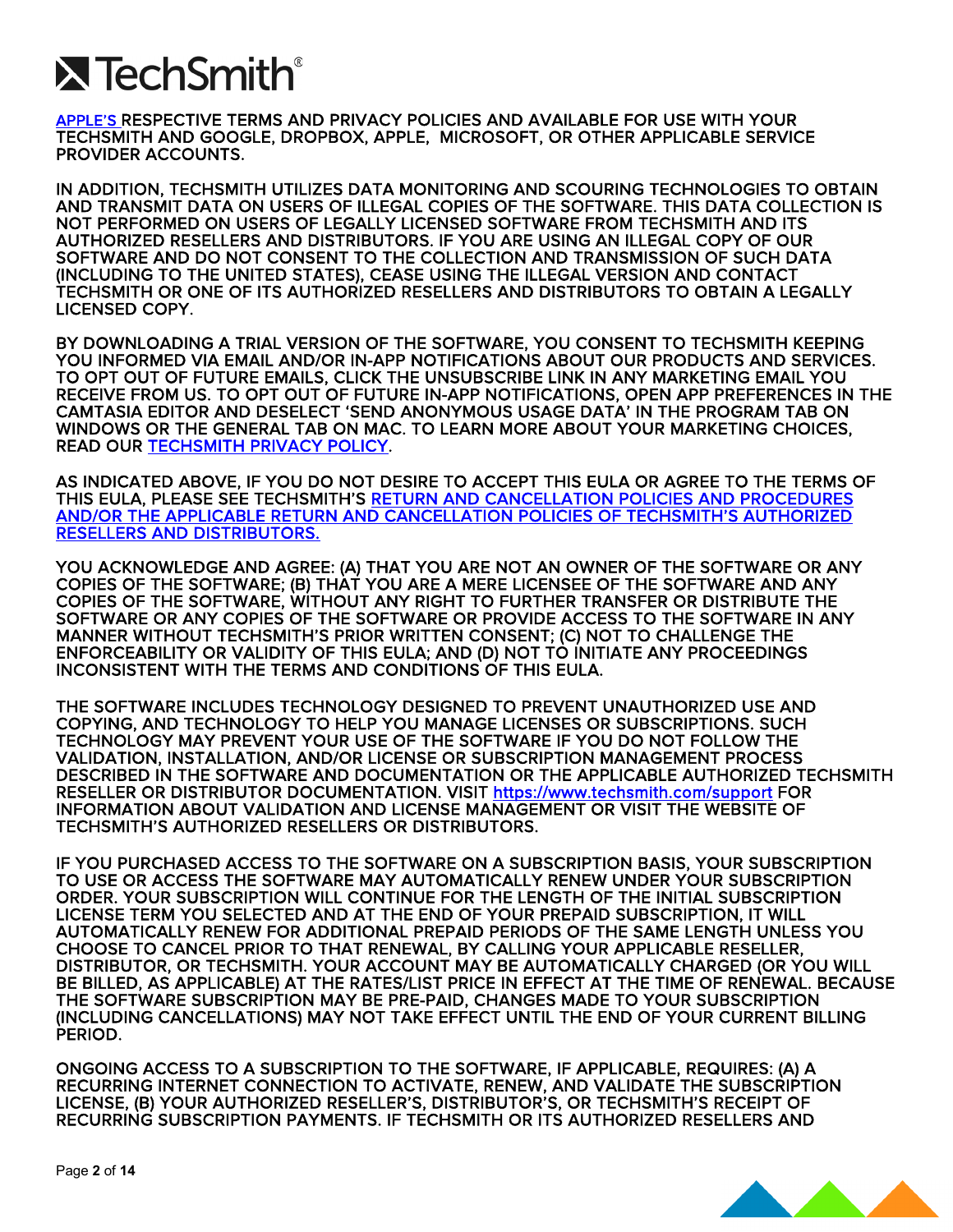# **X** TechSmith®

#### DISTRIBUTORS DO NOT RECEIVE THE RECURRING SUBSCRIPTION PAYMENT, OR CANNOT VALIDATE THE SUBSCRIBED LICENSE PERIODICALLY, THEN THE SOFTWARE MAY BECOME INACTIVE WITHOUT ADDITIONAL NOTICE UNTIL TECHSMITH OR ITS RESELLERS AND DISTRIBUTORS RECEIVE THE PAYMENT, OR, THE SUBSCRIBED LICENSE IS VALIDATED.

### Definitions.

- 1. "Computer" means a virtual or physical computer device that accepts information in digital or similar form and manipulates it for specific result based on a sequence of instructions.
- 2. "Content" means any video, audio, data, music, still images, quizzes and any other output of the Software and any video, audio, data, music, still images, quizzes or other input into the Software.
- 3. "Device" means a computer hardware system (whether physical or virtual) with a storage device or a mobile device capable of running the Software. A hardware partition or blade is considered to be a device.
- 4. "Internal Network" means a private, proprietary network resource accessible only by employees and individual contractors (i.e., temporary employees) of a specific corporation or similar business entity. Internal Network does not include portions of the internet or any other network community open to the public, such as membership or subscription driven groups, associations and similar organizations.
- 5. "Library Content" shall mean any and all media assets embedded or displayed in the Camtasia® Library or may be accessed through TechSmith's or its authorized licensors' web sites, specifically, without limitation, TechSmith or other third party media assets comprised of digital still images, music, audio files, animations, clipart, composites, fonts, graphics, illustrations, motion sequences, photographs, sound effects, video, video trailers, data, quizzes, surveys or any other visual representation that are now known or may become known in the future, together with all accompanying metadata and other material.
- 6. "Online Services" means quiz or any other text, image, video, audio, data processing or hosting services.
- 7. "Resellers and Distributors" means a TechSmith authorized partner, e-merchant or a portal, within which TechSmith manages its Software channel.
- 8. "Software" means use of a copy of computer software application identified above and associated media, Library Content and Online Services and a copy of the printed materials, and may include "online" or electronic documentation as well as licensed third party Content. The Software does not include source code.
- 9. "Trial Version" means a version of the Software which may have limited features and is limited in terms of the length of time the Software may be used and will cease operating after a predetermined amount of time ("the Trial Period") due to an internal mechanism within the Trial Version. The Software will notify you that the Software is in trial mode, which may include, but would not be limited to, watermarking.
- 10. "Your Content" means the Content resulting from your use of the Software.

#### 1. Grant of License and Restrictions.

The following section applies to all versions of the Software unless the Help > About dialog in the Software specifies a Multi-user, Site or Enterprise version, for example.

- 1.1 General Grant. If you obtained the Software and any required Software key(s) from TechSmith or one of its authorized Resellers or Distributors and so long as you comply with the terms and conditions of this EULA as a condition to the license granted herein, TechSmith hereby grants you a non-exclusive, nontransferable, limited personal license to install and run one copy of the Software in a manner consistent with its design, documentation, and your order. You may only use the Software according to the license ordered by you and granted by TechSmith. TechSmith offers several license types to meet the needs of its customers' particular licenses that are offered for the Software depending on the intended use of the Software. Your order shall designate the specific application of the Software which may include, a Multiuser License, Site License, Enterprise License, or Volume Discount License, for example.
- **1.2 General and Cross Platform Use.** Except as otherwise provided in this EULA and so long as you comply with the terms and conditions of this EULA as a condition to the license granted herein, you are licensed to install and run one copy of the Software on one licensed device (the first licensed device) for use by one person at a time. Provided that you comply with all the terms and conditions of this EULA and when required by the Software, you present a valid, authorized, and activated Software key, you may

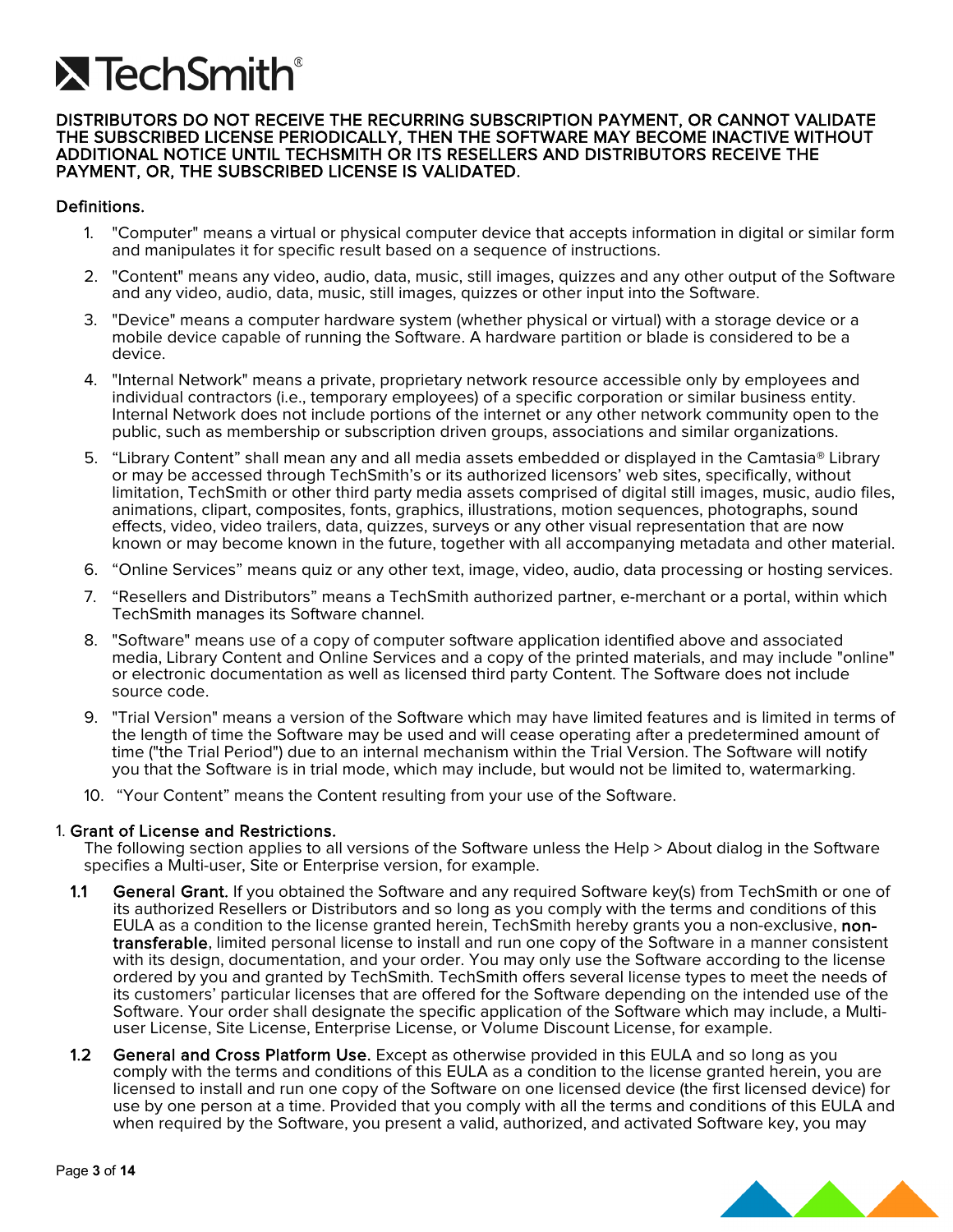

also install and run a second copy of the Software on a second licensed device for use only by you for your internal business or individual use only, whichever is applicable. Only one person at a time may use the Software on each licensed device and the two licensed devices may not be used simultaneously by that one person. You are licensed to install and use both the Camtasia® for Windows and Mac version of the Software, provided that you are only licensed to use one version of the Software on one platform and in one language at a time (not simultaneously). The components of the Software are licensed as a single unit, and you may not separate or virtualize the components and install them on different devices. By way of clarity, if this license has been entered into by an entity or organization, the copies of the Software licensed hereunder may only be used for the internal business purposes of the licensee entity or organization.

- 1.3 Subscription Edition. Notwithstanding anything to the contrary herein, specifically, without limitation, Section 2.5 (Term and termination), for the Software available on a subscription-basis ("Subscription Edition"), you may install and use the Subscription Edition only in accordance with this EULA and your subscription order during the non-perpetual license term indicated in your subscription order (the "Subscription License Term"). Subject to the terms and conditions of this EULA and your subscription order or any other applicable Additional Subscription Terms as further defined below, for the Subscription Edition, TechSmith and/or its authorized Reseller or Distributor may allow you to install and use the current version of the Subscription Edition on the same Computer during the Subscription License Term. You agree that TechSmith may change the type of Software (such as specific components, versions, platforms, languages, etc.) included in the Subscription Edition at any time and shall not be liable to Customer whatsoever for such change. Ongoing access to a Subscription Edition requires: (a) a recurring Internet connection to activate, renew, and validate the license, (b) TechSmith's or its authorized Reseller's or Distributor's receipt of recurring subscription payments, and (c) your agreement to subscription terms and other additional terms and conditions that are available at [https://www.techsmith.com](https://www.techsmith.com/) or the applicable Reseller or Distributor's site at the time of purchase. If TechSmith and/or its Reseller or Distributor do not receive the recurring subscription payment or cannot validate the license periodically, then the Software may become inactive without additional notice until TechSmith and/or its Reseller or Distributor receives the payment or validates the license. By way of further clarity and further illustration, some of TechSmith's Resellers and Distributors may impose additional terms specific to your subscription ("Additional Subscription Terms"). For example, an authorized Reseller or Distributor may impose a Subscriber Agreement or Terms of Use specific to that authorized Reseller or Distributor, that may include payment, refund and billing procedures or its privacy policy, which shall also be binding on you once you indicate your acceptance of them or of this EULA, or you otherwise become bound by them.
- **1.4 Distribution from Server.** So long as you comply with the terms and conditions of this EULA as a condition to the license granted herein, you are licensed to copy an image of the Software onto Computer file server(s) within your Internal Network for the purpose of downloading and installing the Software onto devices within the same Internal Network for use as permitted by Section 1.1 and 1.2 above.
- **1.5 Server use.** So long as you comply with the terms and conditions of this EULA as a condition to the license granted herein, you are licensed to install a copy of the Software on Computer file server(s) within your Internal Network only for use of the Software initiated by an individual from a Computer within the same Internal Network as permitted by Sections 1.1 and 1.2 of the EULA. The total number of users (not the concurrent number of users) able to use the Software on such Computer file servers(s) may not exceed the number permitted by the license ordered by you.

By way of example, the foregoing does not permit you to install or access (either directly or through commands, data or instructions) the Software: (i) from or to a Computer or device not part of your Internal Network, (ii) for enabling web hosted workgroups or services available to the public, (iii) by an individual or entity to use, download, copy or otherwise benefit from the functionality of the Software unless licensed to do so by TechSmith, (iv) as a component of a system, workflow or service accessible by more than the number of users permitted by the license ordered by you, or (v) for operations not initiated by an individual user (e.g., automated server processing).

1.6 TACC for Camtasia**®** for Mac. So long as you comply with the terms and conditions of this EULA as a condition to the license granted herein, as to your use of Camtasia® for Mac only, you are licensed to install or access a copy of the executable TechSmith Audio Screen Capture Component (TACC) of the Software, for the sole and only purpose of allowing you as an end user of the Software to capture

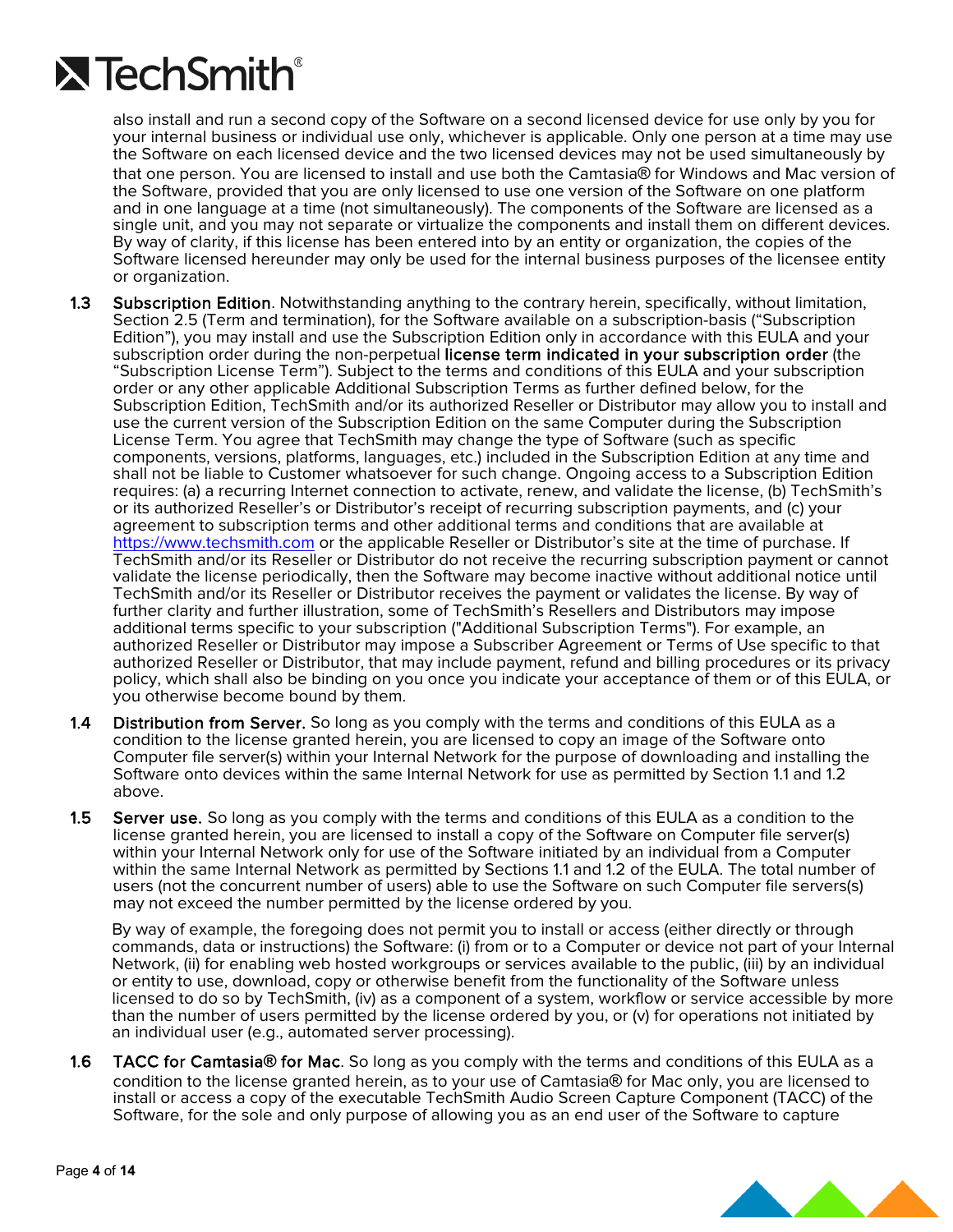

system audio files created with the Software. You receive no other rights to the TACC or the Software other than those specifically granted in this Section and this EULA.

- 1.7 Restrictions on Secondary Use by Multi-user Licensees. If the Software was obtained under a TechSmith multi-user license program by any licensee, the second copy of the Software made under Section 1.2 must be used solely for the benefit and business of that multi user licensee.
- 1.8 Backup Copy. So long as you comply with the terms and conditions of this EULA as a condition to the license granted herein, you are licensed to make a reasonable number of backup copies of the Software, provided, your backup copies are not installed or used for other than archival purposes.
- 1.9 Integrity of 3rd Party Content and Software. Your use of the Software may be impaired by digital rights management systems in order to protect the integrity of certain third party Content and the Software. You may not use any Computer or hardware designed to defeat any copy-protection device, should the Content or Software you have licensed utilize such protection. You may not remove or alter any trademark, trade names, product names, logos, copyright notices, legends, symbols, labels, or watermarking in any 3rd party Content or the Software, except to the extent as expressly indicated in the 3rd party Content or Software.

### 2. Description of other Rights and Limitations.

TechSmith's grant to you of a non-exclusive, nontransferable, limited personal license to install and use the Software in a manner consistent with its design, documentation, and your order, is further conditioned upon your compliance with all of the following conditions:

- 2.1 Limitations on Reverse Engineering, De-compilation, and Disassembly. You may not reverse engineer, decompile, translate, localize or disassemble the Software.
- 2.2 Separation of Components. The Software is licensed as a single product. Its component parts may not be separated for use on more than one Computer. You may not unbundle or repackage the Software for distribution.
- 2.3 No Rental. You may not rent, license, assign, transfer, time share, host, lend, sublicense, distribute, or lease the Software, or any access code or any licenses associated with the same for any purpose, except as otherwise expressly provided in this EULA.

#### 2.4 No Software License Transfers.

- 2.4.1 You may not transfer this license under any circumstances without TechSmith's prior written consent/approval, and any such consented to or approved transferee must acknowledge, accept and agree in writing to be bound by the terms and conditions of this EULA.
- 2.4.2 You may not transfer licenses on a short term basis or transfer temporary rights to use the Software without TechSmith's prior written consent/approval.
- **2.4.3** The Software and any copies of the Software key or key codes related to the Software and TechSmith's trademarks may not be copied, reproduced, distributed, used, posted, modified, adapted, prepare derivatives of or displayed in any form or manner on any online auction sites or any other site or material of any kind without the express prior written permission of TechSmith. Any transfer or posting made in violation of the requirements, conditions, or restrictions of this section will be void and may result in termination of this EULA.
- 2.5 Term and Termination. The term of this EULA granted to you for the use of the Software is for 1 year, renewable automatically, but without prejudice to any other rights, TechSmith may terminate this EULA, if you fail to comply with any of the terms and conditions of this EULA, which includes, but would not be limited to, your unauthorized reproduction, copying, distribution, modification, adaptation or the making of a derivative of or display of the Software or any of the key codes associated with the same. In such event, upon such termination you must destroy all copies of the Software and any key codes associated with the same and all of its component parts and you must provide TechSmith in writing your certification as to the same.
- 2.6 Software for Windows and Mac. The Software which is the subject matter of this EULA is for use and/or runs on Windows and Mac operating systems only, and the Software key associated with the Software will not be operable on any other systems.

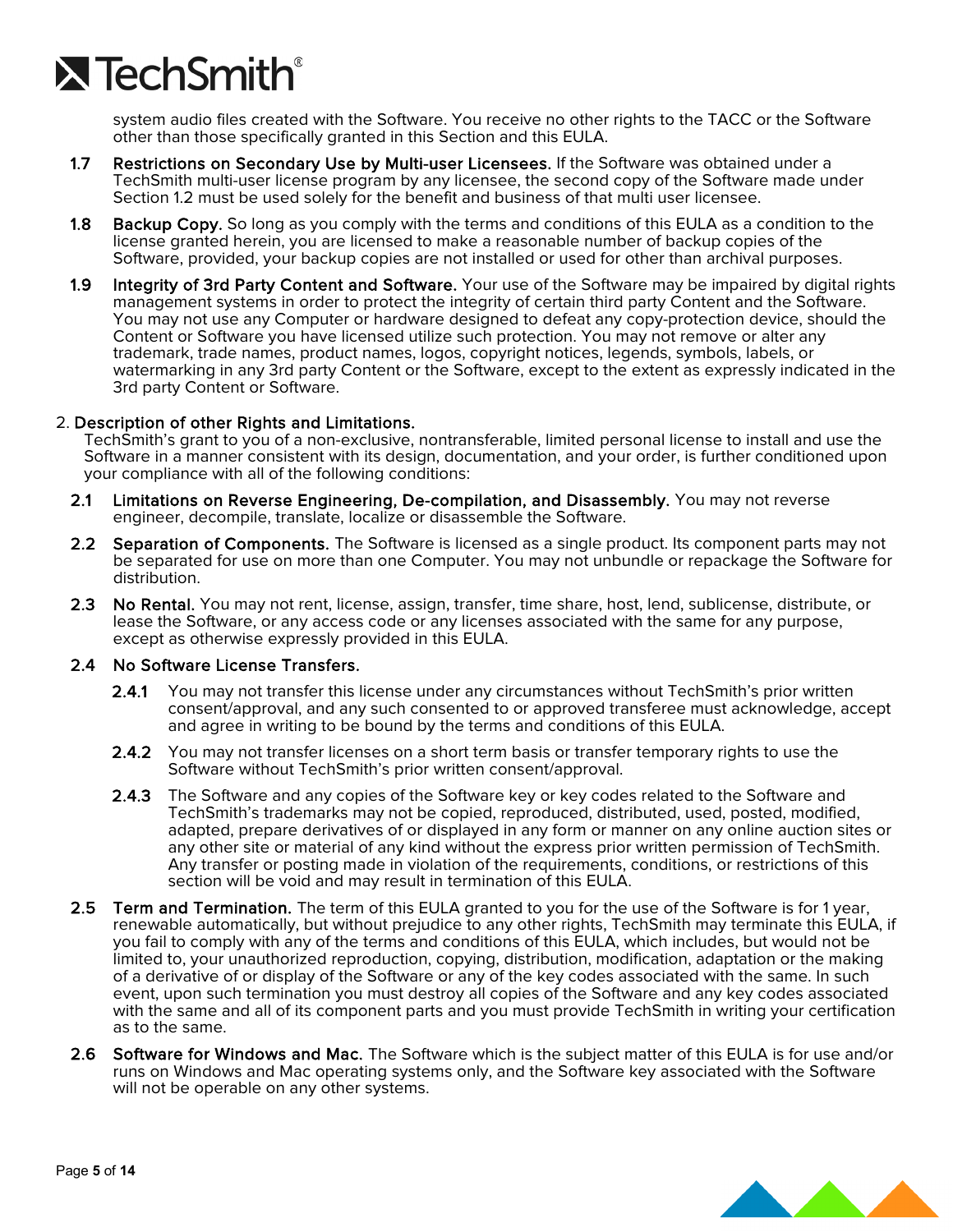# $\lambda$  TechSmith $^{\circ}$

- 2.7 Trial Version. This section 2.7 and its subparagraphs apply, in addition to the license granted in Section 1 above, and solely if you have received a valid copy of a Trial Version of the Software from TechSmith or its Resellers or Distributors.
	- 2.7.1 Subject to the terms and conditions of this EULA, TechSmith grants to you a non-exclusive license to install a copy of the Trial Version on a single Computer strictly for your internal evaluation and review purposes and not for production purposes.
	- 2.7.2 You shall not: (a) in the aggregate install or use more than one copy of the Trial Version; (b) download the Trial Version under more than one username, if applicable; (c) alter the contents of a hard drive or computer system to enable the use of the Trial Version for an aggregate period in excess of the Trial period for which you may evaluate the Trial Version;(d) disclose the results, if any, of the Software performance benchmarks obtained using the Trial Version to any third party without TechSmith's prior written consent; or (e) use the Trial Version for a purpose other than the sole purpose of determining whether to purchase a license to the Software. Notwithstanding the foregoing, you are strictly prohibited from installing or using a copy of the Trial Version for any commercial training purposes.
	- 2.7.3 Your licensed rights to install and use a copy of the Trial Version under this section 2.7 will immediately terminate upon the earlier of: (a) the expiration of the Trial Period, or (b) such time that you purchase a license to the Software. TechSmith reserves the right to terminate your license to a copy of the Trial Version at any time in its sole discretion. To the extent that any provision in this section 2.7 is in conflict with any other term or condition in this EULA, this section 2.7 shall supersede such other terms and conditions with respect to the Trial Version only, but only to the extent necessary to resolve the conflict. YOU ACKNOWLEDGE THAT THE TRIAL VERSION MAY HAVE LIMITED FEATURES, FUNCTION FOR A LIMITED PERIOD OF TIME, AND/OR HAVE OTHER LIMITATIONS NOT PRESENT IN A NON-TRIAL VERSION OF THE SOFTWARE. NOTWITHSTANDING ANYTHING TO THE CONTRARY IN THIS EULA, THE TRIAL VERSION IS PROVIDED TO YOU ON AN "AS IS" BASIS, AND TECHSMITH DISCLAIMS ANY WARRANTY OR LIABILITY OBLIGATIONS TO YOU OF ANY KIND.

#### 3. Intellectual property Rights.

This EULA is for the licensed use and access to the Software and not an agreement for sale. You acknowledge that irrespective of any use of the word, "subscription" "purchase", "Reseller", or the like hereunder, no ownership rights are being conveyed to you under this EULA or otherwise and you agree that all rights, title, and interests, including, but not limited to, all copyrights, trade secret rights, patent and trademark rights, whether foreign or domestic, in and to the Software (including, but not limited to, any source or object code, images, photographs, animations, video, audio, music, text, and apps incorporated into the Software), the accompanying printed materials, and any copies of the Software, are owned by and shall remain the sole property of TechSmith or its suppliers or licensors.

#### 4. Injunctive Relief.

The parties agree that if you utilize or otherwise use any of the Software in an unauthorized manner, or breach the remaining terms and conditions of this EULA, that such use or breach would have a devastating and serious impact on TechSmith's continuing ability to compete profitably and would, therefore, result in immediate and irreparable injury, loss or damage to TechSmith. The parties agree that in such event, in addition to TechSmith's right to recover damages for a breach of this EULA, TechSmith shall be entitled to obtain a temporary restraining order or a preliminary injunction from a court of competent jurisdiction, without posting of bond or other security or proof of actual damages, to prevent you, your employees, agents, consultants, or independent contractors from engaging in any further use copying, reproduction, distribution, modification, adaptation, or making of derivative works or display of the Software or the continued breach of the remaining terms and conditions of this EULA .

5. Multiple Environment/Multiple Platforms/Dual-Media Software.<br>If you were licensed to receive the Software in a manner that supports multiple environments, platforms, operating systems or languages or in more than one medium, regardless of the type or size of medium you receive, you are licensed to use only one environment, platform, operating system, language or medium that is appropriate for your single Computer at a time. By way of clarity and in accordance with Sections 1.1 and 1.2 of the EULA, you are only licensed to use one version of the Software on one platform and in one language at a time (not simultaneously).You may not use or install the other medium on another Computer other than as expressly stated in the EULA. You may not loan, rent, lease, license, distribute or otherwise

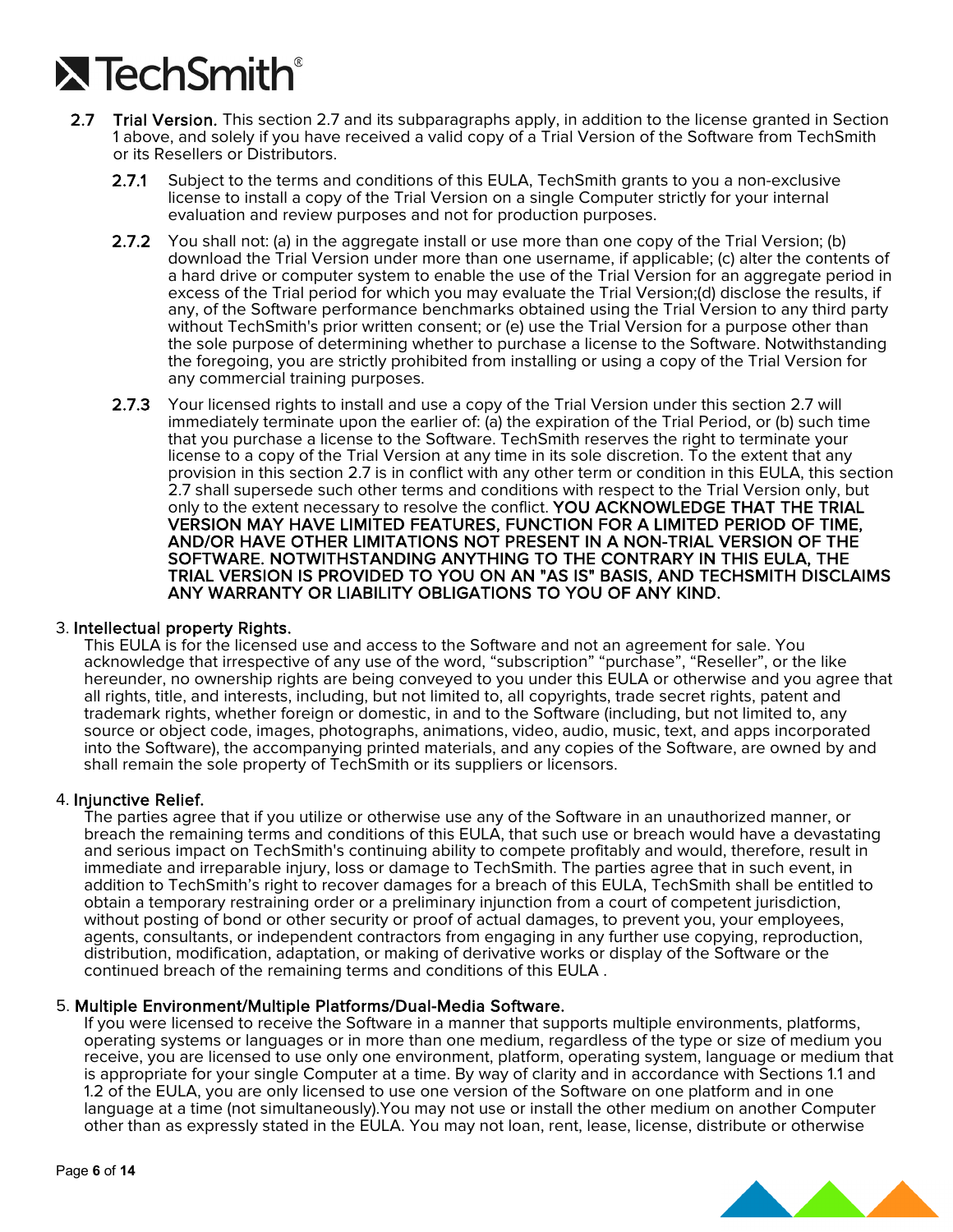

transfer the other medium to another user.

### 6. U.S. Government Restricted Rights.

The Software and documentation are provided with RESTRICTED RIGHTS. Use, duplication, or disclosure by the government is subject to restrictions as set forth in subparagraph (c) (1) (ii) of the Rights in Technical Data and Computer Software clause at DFARS 252.227-7013 or Rights at 48 CFR 52.227-19, as applicable. The Manufacturer is: TechSmith Corporation, PO Box 26095, Lansing, MI 48909-6095. You acknowledge and agree as a condition to the license granted under this EULA that the Software may not be downloaded or otherwise exported or re-exported: (i) into (or the national resident of) any country to which the U.S. has embargoed goods; or (ii) to anyone on the U.S. Treasury Department's list of specially Designated Nationals or the U.S Commerce Department's Table of Denial Orders. By using the Software, you are agreeing to the foregoing and are representing and warranting that you are not located in or under the control of, a national resident of any such country or on any such list.

7. Limited Warranty.<br>TechSmith warrants (the "Limited Warranty") that: (a) the Software will be in good working order for a period of ninety (90) days from the date of receipt; and (b) any hardware accompanying the Software, if any, will be free from defects in materials and workmanship under normal use and service for a period of one (1) year from date of receipt. Some states and jurisdictions do not allow limitations on duration of an implied warranty, so the above limitation may not apply to you. To the extent allowed by applicable law, implied warranties on the Software and hardware, if any, are limited to ninety (90) days and one year, respectively.

#### 8. Customer Remedies.

TechSmith's and its suppliers' or licensor's entire liability and your exclusive remedy shall be, at TechSmith's option, either: (a) return the license or subscription fee paid; or (b) repair or replacement of the Software or hardware that does not meet TechSmith's Limited Warranty and which is returned to TechSmith with a copy of your receipt. This Limited Warranty is void if failure of the Software or hardware has resulted from accident, abuse, or misapplication. Any replacement Software or hardware will be warranted for the remainder of the original warranty period or thirty (30) days, whichever is longer. Outside the United States, neither these remedies nor any product support services offered by TechSmith are available without proof of purchase from an authorized international source.

#### 9. NO OTHER WARRANTIES.

EXCEPT FOR THE LIMITED WARRANTY EXPRESSLY SET FORTH IN SECTION 7 ABOVE, TO THE MAXIMUM EXTENT PERMITTED BY APPLICABLE LAW, TECHSMITH AND ITS SUPPLIERS, AND LICENSORS DISCLAIM ALL OTHER WARRANTIES, EITHER EXPRESS OR IMPLIED, INCLUDING, BUT NOT LIMITED TO, IMPLIED WARRANTIES OF MERCHANTABILITY AND FITNESS FOR A PARTICULAR PURPOSE, OF ACCURACY, QUIET ENJOYMENT, NON-INFRINGEMENT OF THIRD PARTY RIGHTS WITH REGARD TO THE SOFTWARE, CONTENT, OR LIBRARY CONTENT AND ANY ACCOMPANYING HARDWARE.

10. NO LIABILITY FOR CONSEQUENTIAL DAMAGES. TO THE MAXIMUM EXTENT PERMITTED BY APPLICABLE LAW, IN NO EVENT SHALL TECHSMITH OR ITS SUPPLIERS, OR LICENSORS, BE LIABLE FOR ANY SPECIAL, INCIDENTAL, INDIRECT, OR CONSEQUENTIAL DAMAGES WHATSOEVER (INCLUDING, WITHOUT LIMITATION, DAMAGES FOR LOSS OF BUSINESS PROFITS, BUSINESS INTERRUPTION, LOSS OF BUSINESS INFORMATION, OR ANY OTHER PECUNIARY LOSS) ARISING OUT OF THE USE OF OR INABILITY TO USE THE SOFTWARE, CONTENT, OR LIBRARY CONTENT, EVEN IF TECHSMITH HAS BEEN ADVISED OF THE POSSIBILITY OF SUCH DAMAGES. BECAUSE SOME STATES AND JURISDICTIONS DO NOT ALLOW THE EXCLUSION OR LIMITATION OF LIABILITY FOR CONSEQUENTIAL OR INCIDENTAL DAMAGES, THE ABOVE LIMITATION MAY NOT APPLY TO YOU.

#### 11. Content, Library Content and Indemnity.

11.1 You acknowledge and understand your Content is your sole responsibility including making and keeping back-up copies of your Content and your use and distribution of your Content is at your sole discretion and risk. You shall be solely responsible for any claims or causes of action that may arise in connection with such use and distribution of your Content. Notwithstanding anything to the contrary herein,

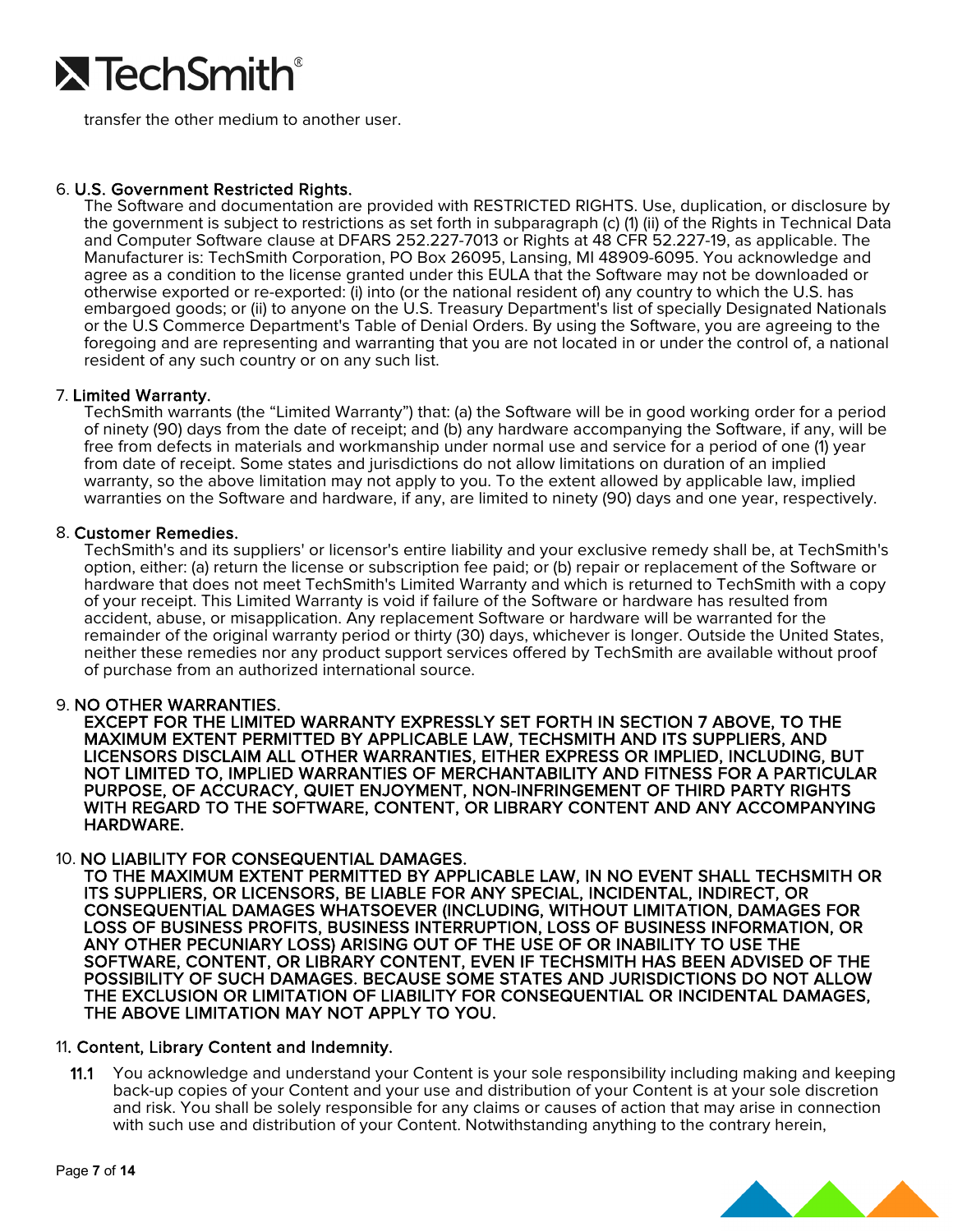

TechSmith has no responsibility or liability for the deletion or accuracy of your Content or any other Content or Library Content, the failure to store, transmit or receive transmission of your Content or any other Content or Library Content (whether or not processed by the Online Service), or the security, privacy, storage, or transmission of other communications originating with or involving use of the Software. Certain features of the Software enable you to specify the level at which the Software may restrict access to your Content. You are solely responsible for applying the appropriate level of access to<br>your Content. You further agree to defend, indemnify and hold TechSmith, its affiliates, subsidiaries, officers, directors, employees, consultants, agents, suppliers, licensors, Resellers, and Distributors from any and all third party claims, whether foreign or domestic, and any and all liability, damages and/or costs including, but not limited to, reasonable attorney fees, arising from your use of the Software and your Content and the distribution of the same, your violation of this EULA, or the infringement or violation by you or any other user of the Software, of any agreement of any kind or any intellectual property or other right, including but not limited to, patent, trademark, copyright or trade secret rights of any person or entity or any claims that may or are alleged to result in the invasion of privacy, slander, libel or for infringement on a person's rights of publicity due to the publication or distribution of your Content.

### 11.2 Ownership of Content and Library Content, License, and Restrictions.

**11.2.1 Ownership.** Title and intellectual property rights in and to any Content or Library Content, displayed by, reproduced, recorded or accessed through the Software, belongs to the respective Content or Library Content owners. Such Content or Library Content may be protected by copyright or other intellectual property laws and treaties, and may be subject to terms of use of the third party providing or displaying such Content or Library Content. This EULA does not grant you any rights to use such Content or Library Content other than as expressly indicated in the Software, this EULA or any Addendums to the same. The Software may be used to reproduce or record your Content, so long as such use is limited to the reproduction of non-copyrightable Content, Content which you own the intellectual property rights in and to the same, or Content which you are authorized or legally permitted to reproduce, record or display.

#### 11.2.2 Library Content License Grant.

By way of clarity, TechSmith and its suppliers and licensors, specifically, without limitation,<br>Shutterstock and Storybooks, hereby grant to you a non-exclusive, fully-paid and royalty-free, license to use, record, reproduce, distribute, publicly display, modify, create derivative works of, alter, copy, frame, link, archive, transmit, public perform, fix and otherwise use the Library Content in synchronism or time relation with images and use any mechanical or any other subsidiary rights related to the Library Content throughout the world as necessary to create your Content in connection with your use of the Software only, subject to any additional terms, conditions or restrictions as referenced in this section, section 21 and the Addendums set forth below.

#### 11.2.3 Library Content Restrictions.

Notwithstanding the non-exclusive license to the Library Content granted in 11.2.2 above:

- (a) You shall not resell, market, distribute, sublicense, lease or rent the Library Content on a stand-alone basis (i.e. other than as part of your Content created in connection with your use of the Software) in any manner, including, without limitation, online auctions or on any other online or mobile or wireless or other storage media devices;
- (b) You shall not use the Library Content other than in connection with the Camtasia® software program or any upgrade or later version of the same.
- (c) You shall not use the Library Content or any part thereof, as part of a trademark, service mark, trade name or logo;
- (d) You shall not use the Library Content to compete with TechSmith;
- (e) You shall not use the Library Content as part of a product, program or service or any electronic format intended for multiple distribution or licensing, including, without limitation, templates for web sites, software programs or services, video games and game consoles, etc.;
- (f) You shall not use the Library Content in any way that may be considered defamatory, pornographic, libelous, immoral, obscene, fraudulent or illegal, infringing upon any intellectual property rights of others or rights of publicity, an invasion of privacy or that would be

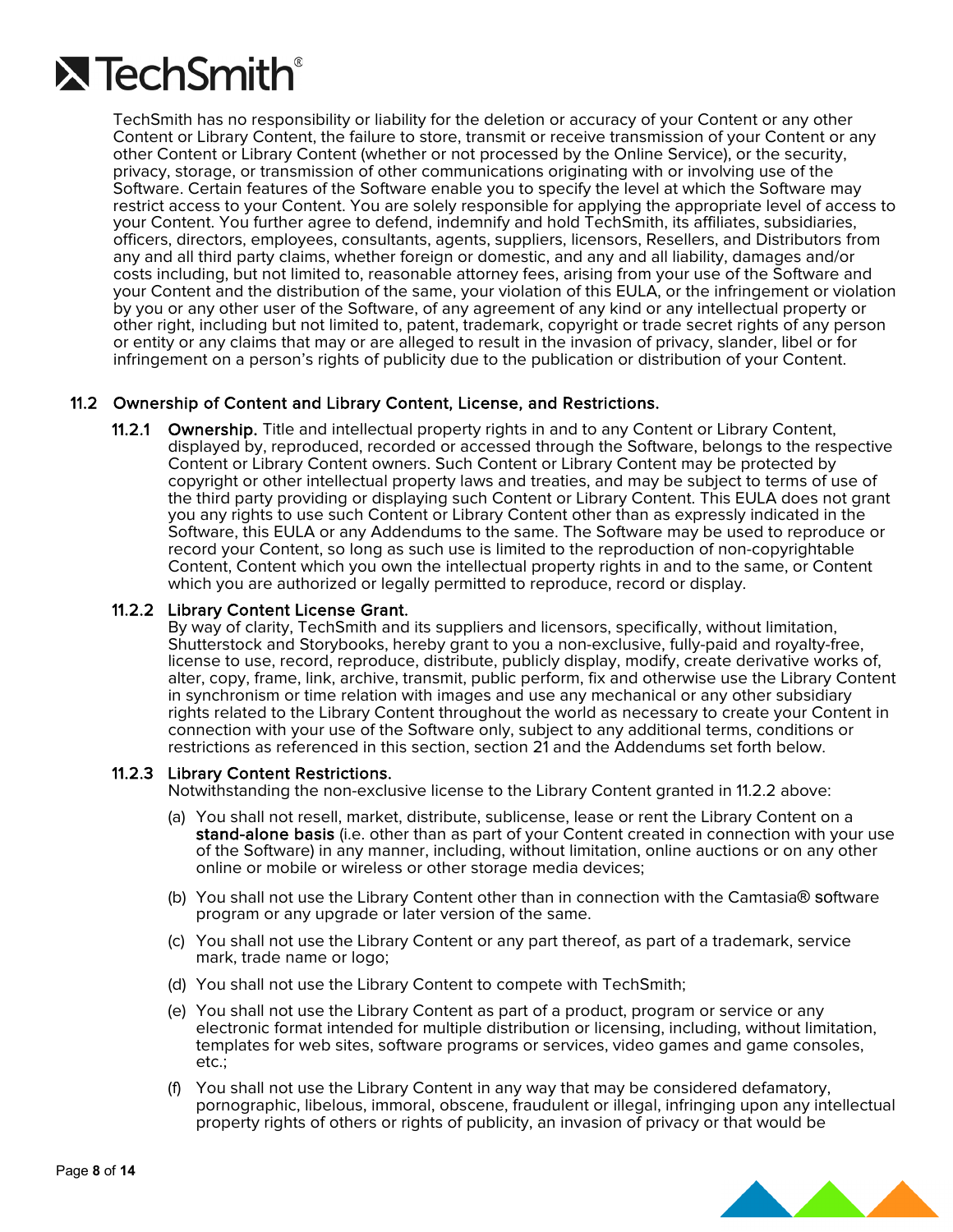

reasonably likely to bring any person or property reflected in the Library Content into disrepute;

- (g) You shall not remove any notice of copyright, trademark or other proprietary rights and/or notice imbedded in the Library Content;
- (h) You shall not install or download the Library Content on a stand-alone basis (i.e. other than as a part of your Content created in connection with your use of the Software), in more than one location at a time or post a copy of the Library Content on a network server or web server for use by others;
- (i) You shall not display the Library Content on a stand-alone basis (i.e. other than as a part of your Content created in connection with your use of the Software) in an electronic format that enables a Library Content to be downloaded or distributed via mobile devices or shared on a peer-to- peer or similar file sharing arrangements;
- (j) You shall not use the Library Content in any manner which would give a false impression that TechSmith somehow endorsed, sponsored, approved or co-authored your Content; and
- (k) Any and all rights not specifically granted herein or in any additional terms, conditions or restrictions as referenced in this section, section 21 and the Addendums set forth below, are reserved by TechSmith and/or its suppliers or licensors.

#### 11.3 Your Representations and Warranties Regarding Your Content.

You represent and warrant that: (a) you are the owner, licensor, or authorized user of all your Content; and (b) you will not upload, record, publish, post, link to, or otherwise transmit or distribute Content that: (i) advocates, promotes, incites, instructs, assists or otherwise encourages violence or any illegal activities; (ii) infringes or violates the copyright, patent, trademark, service mark, trade name, trade secret, or other intellectual property rights of any third party or TechSmith, or any rights of publicity or privacy of any party, whether foreign or domestic; (iii) attempts to mislead others about your identity or the origin of a message or other communication, or impersonates or otherwise misrepresents your affiliation with any other person or entity, or is otherwise materially false, misleading, or inaccurate; (iv) promotes, solicits or comprises inappropriate, harassing, abusive, profane, defamatory, libelous, threatening, hateful, obscene, indecent, vulgar, pornographic or otherwise objectionable or unlawful content or activity; (v) is harmful to minors; (vi) contains any viruses, Trojan horses, worms, time bombs, or any other similar software, data, or programs that may damage, detrimentally interfere with, surreptitiously intercept, or expropriate any system, data, information, or property of another; or (vii) violates any law, statute, ordinance, or regulation (including, without limitation, the laws and regulations governing export control, unfair competition, anti-discrimination, or false advertising).

#### 11.4 Use of Your Content with the Online Services.

Again for clarity and as indicated in 11.2 of this EULA, you retain all of your ownership rights in your Content. By submitting Content, specifically, without limitation, a quiz for processing, which you acknowledge will be transmitted to TechSmith's servers for such processing, however, you hereby grant to TechSmith an unrestricted, perpetual, non-exclusive, fully-paid and royalty-free, license to reproduce, distribute, display, create derivative works of, and otherwise use your Content, specifically, without limitation, quiz and related content and/or data, throughout the world, as necessary to provide you with the Online Services. In addition, you grant us the right to use such quiz content and/or data to improve the quality of the Online Services. You also hereby grant each of your viewers of your Content, a nonexclusive license to access your Content through the Online Services, and to use, reproduce, distribute, display and perform such Content as permitted through the functionality of the Online Services and under any applicable Terms of Service associated with the Online Service, if any. The above licenses granted by you in your Content that you submit to the Online Services will terminate within a commercially reasonable time after you remove or delete your Content from the Online Services. You understand and agree, however, that TechSmith may retain, but not display, distribute, or perform, server copies of your Content that have been removed or deleted. For further clarity, notwithstanding the license granted under this Section to 11.4, TechSmith shall not use or promote any of your unlisted or private Content. Again, TechSmith requires a license to use your Content as indicated, in order to host your Content on the Online Services, TechSmith's Screencast.com site, for example, for you to be able to share your Content with others.

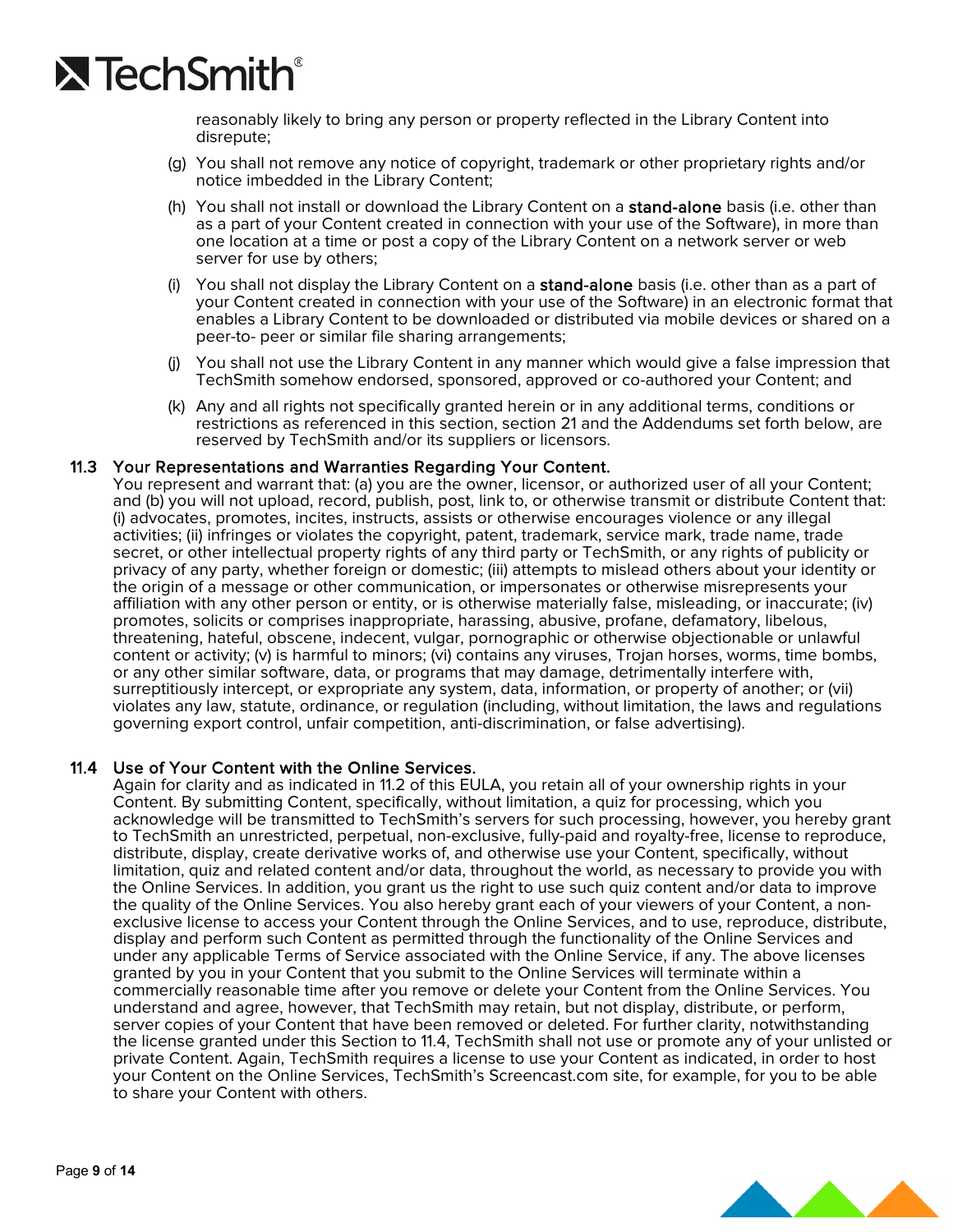

### 11.5 TechSmith's Access to Your Content.

You acknowledge that the Online Service is automated (e.g., your Content is uploaded using software tools and TechSmith servers) and that TechSmith personnel will not access, view, or listen to any of your Content, except as reasonably necessary to perform the Services, including, but not limited to, the following: (a) respond to support requests; (b) detect, prevent, or otherwise address fraud, security, or technical issues; (c) as deemed necessary or advisable by TechSmith in good faith to conform to legal requirements or comply with legal process; or (d) enforce this EULA, including investigation of potential violations hereof.

#### 12. Survival.

The conditions, restrictions and obligations as contained in this EULA which you have voluntarily agreed to shall survive any expiration, termination or cancellation of this EULA, and shall continue and remain in effect to bind you, and your employees, agents, successors, heirs and assigns to the extent necessary to fulfill their essential purposes.

#### 13. Integration.

This EULA and the applicable license order and Addendums sets forth the entire Agreement and understanding between the parties as to the subject matter of this EULA and supersedes all prior discussions, representations, and amendments of understandings of every kind and nature between the parties.

#### 14. Amendments.

Except as otherwise provided in this EULA, this EULA may be amended from time to time by TechSmith only and only upon TechSmith's release of a new version of the Software. You must accept any newly amended terms and conditions of this EULA before installing, copying or otherwise using the newly released Software. Except as otherwise provided in this section 14 of this EULA, this EULA may not be amended, altered, or any of its provisions waived on behalf of either party, except in writing executed by both parties' duly authorized agent. Notwithstanding the provisions of this section 14 (Amendments), TechSmith may amend its privacy policy at any time by posting a new version of its privacy policy at its web site along with an outline of the changes to the privacy policy.

#### 15. Assignability.

Except as otherwise expressly provided under this EULA, this EULA and the rights and duties under this EULA may not be assigned by you without the prior written consent of TechSmith.

#### 16. Benefit.

Except to the extent forbidden in this EULA, this EULA shall be binding upon and inure to the benefit of the respective successors and assigns of the parties.

#### 17. Captions.

Captions contained in this EULA are inserted for reference and in no way define, limit, extend or describe the scope of the EULA or intent of any provision in the EULA.

18. Severability.<br>If any provision of this EULA becomes or is declared by a court of competent jurisdiction to be illegal, unenforceable, or void, this EULA shall continue in full force and effect without said provision; provided, however, that no such severability shall be effective if it materially changes the economic benefit of the EULA to the other party.

19. Authority to Accept.<br>You warrant and represent to TechSmith this EULA shall be binding upon you, and that the individual agreeing to be bound under the terms and conditions of this EULA is authorized or has been empowered to do so.

20. **Third Party Beneficiary.**<br>You acknowledge and agree that TechSmith's suppliers and licensors (and/or TechSmith if you obtained the Software from any party other than TechSmith) are third party beneficiaries of this EULA, with the right to enforce the obligations set forth herein with regard to the respective technology, applicable software or Content of such suppliers, licensors and/or TechSmith.

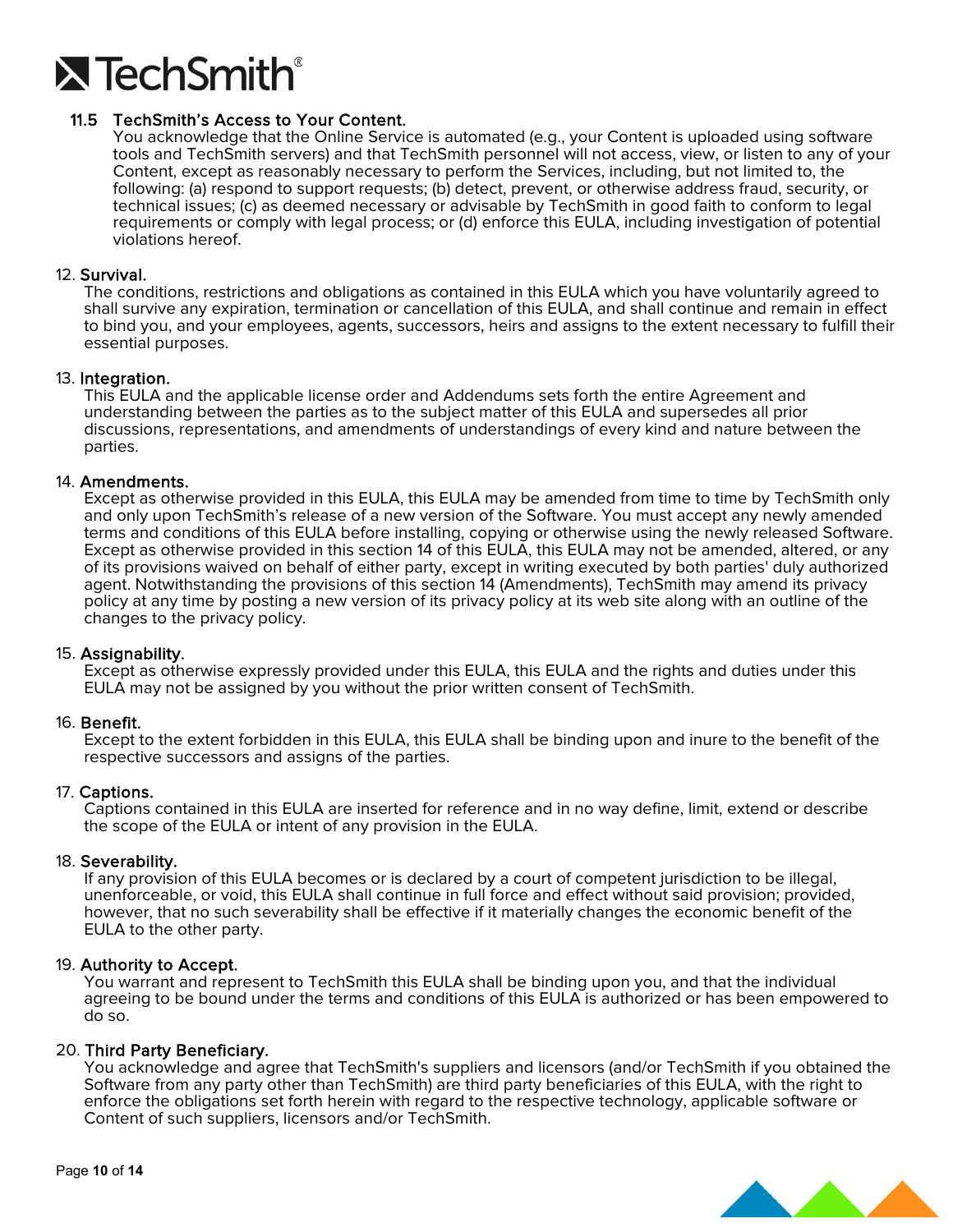

### 21. Third Party Acknowledgement and Terms.

The Software licensed under the terms and conditions of this EULA may use or include third party components, Content, other copyrighted material, and/or open source software which may be subject to certain "open source" or "free software" licenses ("Open Source Software"). Acknowledgments, licensing terms and additional disclaimers for such components, Content, materials, or Open Source Software are contained in the "online" electronic documentation for the Software, including without limitation, a 3rdPartyLicensing.txt file or may otherwise accompany the same, or are contained in Addendums to this EULA, and your use of such components, Content, other materials, and/or Open Source Software is governed by their respective terms and conditions and nothing in this EULA limits your rights under or grants you rights that supersede the terms and conditions of any such applicable third party terms and conditions for such third party components, Content, materials, and/or Open Source Software.

22. **Miscellaneous.**<br>This EULA is governed by the laws of the State of Michigan, U.S.A to the extent that U.S. federal laws are not applicable, without regard to their conflicts of law principles. You agree to the exclusive jurisdiction of the Courts of the State of Michigan, U.S.A. and the United States district court located or has a presence in Ingham County, Michigan U.S.A. This Agreement has been prepared in the English language and such version shall be controlling in all respects and any non-English version of this Agreement is solely for accommodation purposes. The parties to this Agreement waive personal service of any and all process upon them and consent that all such service of process be made by registered mail and shall be deemed to be completed five (5) business days after the same shall have been deposited in the United States mail, postage prepaid. You waive any objection based on inconvenient forum and any objection to venue of any action instituted under this EULA by TechSmith in any jurisdiction. This EULA shall not be governed by the United Nations' Convention on Contracts for the International sale of Goods, the application of which is expressly excluded. If you are a federal, state, or local government entity in the United States using the Software in your official capacity and legally unable to accept the controlling law, jurisdiction or venue clauses above, then those clauses do not apply to you. For such U.S. federal government entities, this EULA and any action related thereto will be governed by the laws of the United States of America (without reference to conflict of laws) and, in the absence of federal law and to the extent permitted under federal law, the laws of the State of Michigan (excluding choice of law).

#### 23. Changes to a Site or Enterprise Due to Acquisitions, Divestures, Mergers, and Organic Growth.

If the number of qualified desktops or seats changes by more than 10% as a result of: (i) an acquisition of an entity or an operating division, (ii) a divesture of an affiliate or an operating division; (iii) a merger, or (iv) organic growth, TechSmith will work with you in good faith to determine how to accommodate the changed circumstances in the context of a Site License, for example. If you acquire or merge with an organization with an existing "Site License" TechSmith will work with the surviving organization in good faith to accommodate its changed circumstances in the context of this EULA.

Should you have any questions, complaints or claims with respect to the Software, or if you desire to contact TechSmith for any reason, please contact the TechSmith partner serving your country, or write:

TechSmith Corporation, 2405 Woodlake Drive Okemos, MI 48864-5910 USA

Phone: +1 517.381.2300 Fax: +1 517.913.6121 Sales:<https://www.techsmith.com/application/sales/contact/> Website: [https://www.techsmith.com](https://www.techsmith.com/)

AS STATED ABOVE, PAYING THE LICENSE OR SUBCRIPTION FEE FOR THE SOFTWARE WITHOUT REQUESTING A REFUND OF SUCH FEE IN ACCORDANCE WITH TECHSMITH'S RETURN AND CANCELLATION POLICIES AND PROCEDURES AND/OR THE APPLICABLE RETURN AND CANCELLATION POLICIES OF TECHSMITH'S AUTHORIZED RESELLERS AND DISTRIBUTORS, OR INSTALLING, COPYING, OR OTHERWISE USING THE SOFTWARE, INDICATES YOUR ACCEPTANCE OF THIS EULA AND YOUR AGREEMENT TO BE BOUND BY THE TERMS AND CONDITIONS OF THIS EULA AS A LICENCEE.

TechSmith, Camtasia, Screencast.com, and TechSmith Relay are registered trademarks of TechSmith Corporation in the United States and/or other countries. Windows is a trademark owned by Microsoft

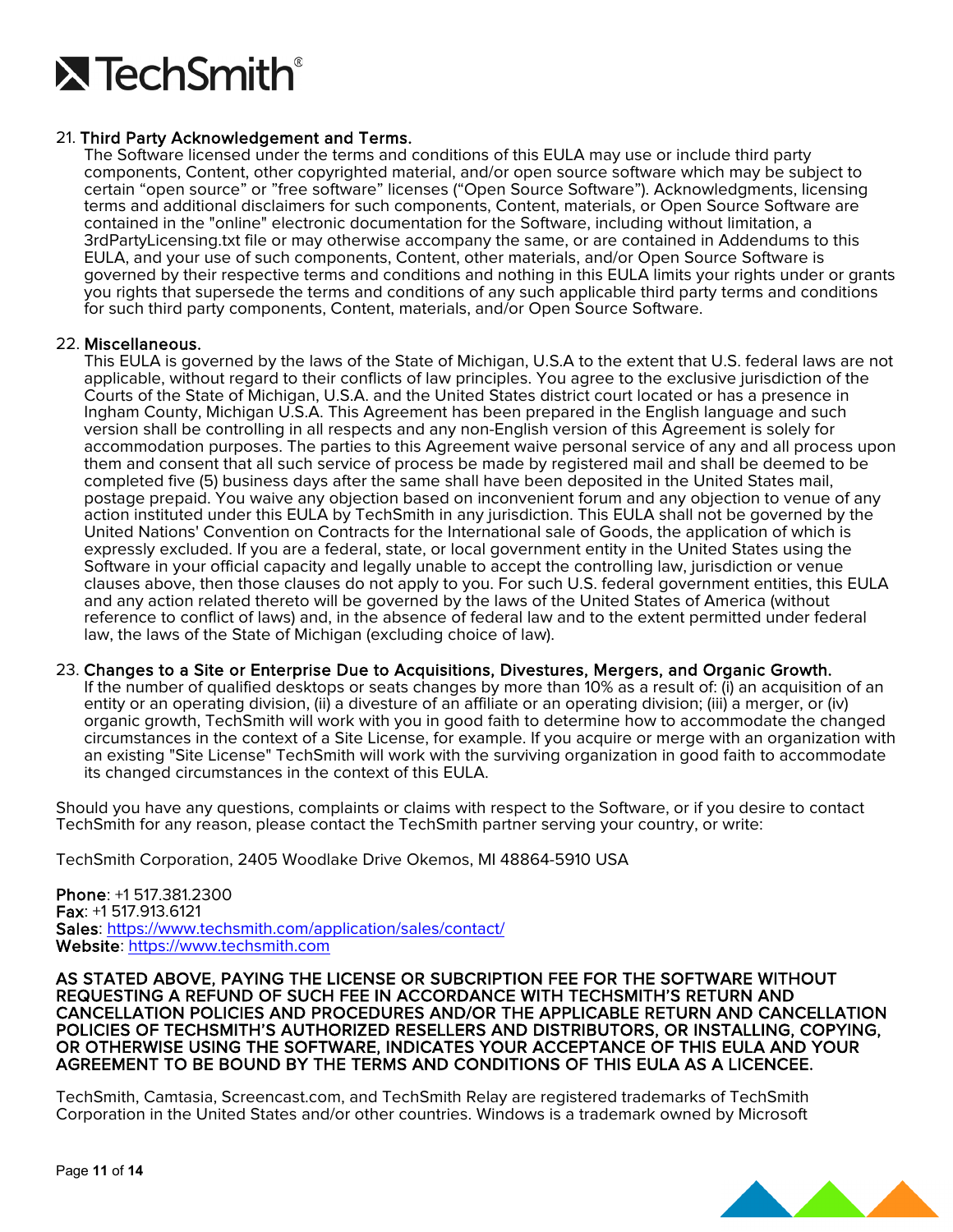# $\lambda$  TechSmith $^{\circ}$

Corporation. Mac is a trademark owned by Apple, Inc. Twitter and related design logo are registered marks of Twitter, Inc. All other trademarks are the property of their respective owners.

## Addendum for Apple Mac Store Licenses

Notwithstanding anything to the contrary set forth in the above EULA and the above Addendums, if you obtained a license to the Software through the use of Apple's Mac App Store (but only if you obtained your license to the Software through Apple's Mac App Store), the following additional terms and conditions shall apply:

- 1. Acknowledgement. You acknowledge that the EULA and this Addendum to the same is between TechSmith and you only, and that Apple, Inc. ("Apple") is not a party to this EULA. You acknowledge that TechSmith is solely responsible for the Software and the content thereof.
- 2. Scope of License. Subject to your compliance with the terms and conditions of the EULA set forth above and this Addendum to the same, TechSmith grants you a non-exclusive, non-transferable license to install and execute the Software solely for your personal use on any Mac Product(s) that You own or control and as permitted by the Apple Usage Rules set forth in the terms of service applicable to the Mac App Store, except that such Software may be accessed and used by other accounts associated with you via Family Sharing.
- 3. Maintenance and Support. You acknowledge that Apple will not have any obligation whatsoever to provide any maintenance or support with respect to the Software.
- 4. Warranty. You agree that the TechSmith shall be solely responsible for any product warranties, whether express or implied by law, to the extent not effectively disclaimed in the EULA and this Addendum to the same. In the event of any failure of the Software to conform to any applicable warranty, you have the right to notify Apple and Apple will refund the license fee to the Software to you. You acknowledge that, to the maximum extent permitted by applicable law, Apple will have no other warranty obligation whatsoever with respect to the Software and all other claims, losses, liabilities, damages, costs or expenses attributable to any failure to conform to any warranty shall be the sole responsibility of TechSmith, to the extent applicable.
- 5. Product Claims. Both parties agree that it is TechSmith, and not Apple, that is solely responsible for addressing any claims made by you or any third party relating to the Software or your possession and/or use of the Software, including, but not limited to (i) product liability claims; (ii) any claim that the Software fails to conform to any applicable legal or regulatory requirement, and (iii) claims arising under consumer protection, privacy, or similar legislation, including in connection with the Software's uses of the HealthKit and HomeKit frameworks, if applicable. The EULA may not limit TechSmith's liability to you beyond what is permitted by applicable law.
- 6. Intellectual Property Rights. Both parties acknowledge that in the event of any third party claim that the Software or your possession and use of the Software infringes such third party's intellectual property rights, Apple will not be responsible for the investigation, defense, settlement and discharge of any such intellectual property infringement claim.
- 7. Legal Compliance. You represent and warrant that (i) You are not located in a country that is subject to a U.S. Government embargo, or that has been designated by the U.S. Government as a "terrorist supporting" country, and (ii) you are not listed on a U.S. Government list of prohibited or restricted parties.
- 8. Third Party terms of Agreement. You must comply with applicable third party terms of agreement when using the Software.
- 9. Third Party Beneficiary. Both parties acknowledge and agree that Apple and its subsidiaries are third party beneficiaries of the EULA and this Addendum to the same, and that, upon Your acceptance of the terms and conditions of the EULA and this Addendum to the same, Apple will have the right (and will be deemed to have accepted the right) to enforce the EULA and this Addendum to the same against you as a third party beneficiary thereof.

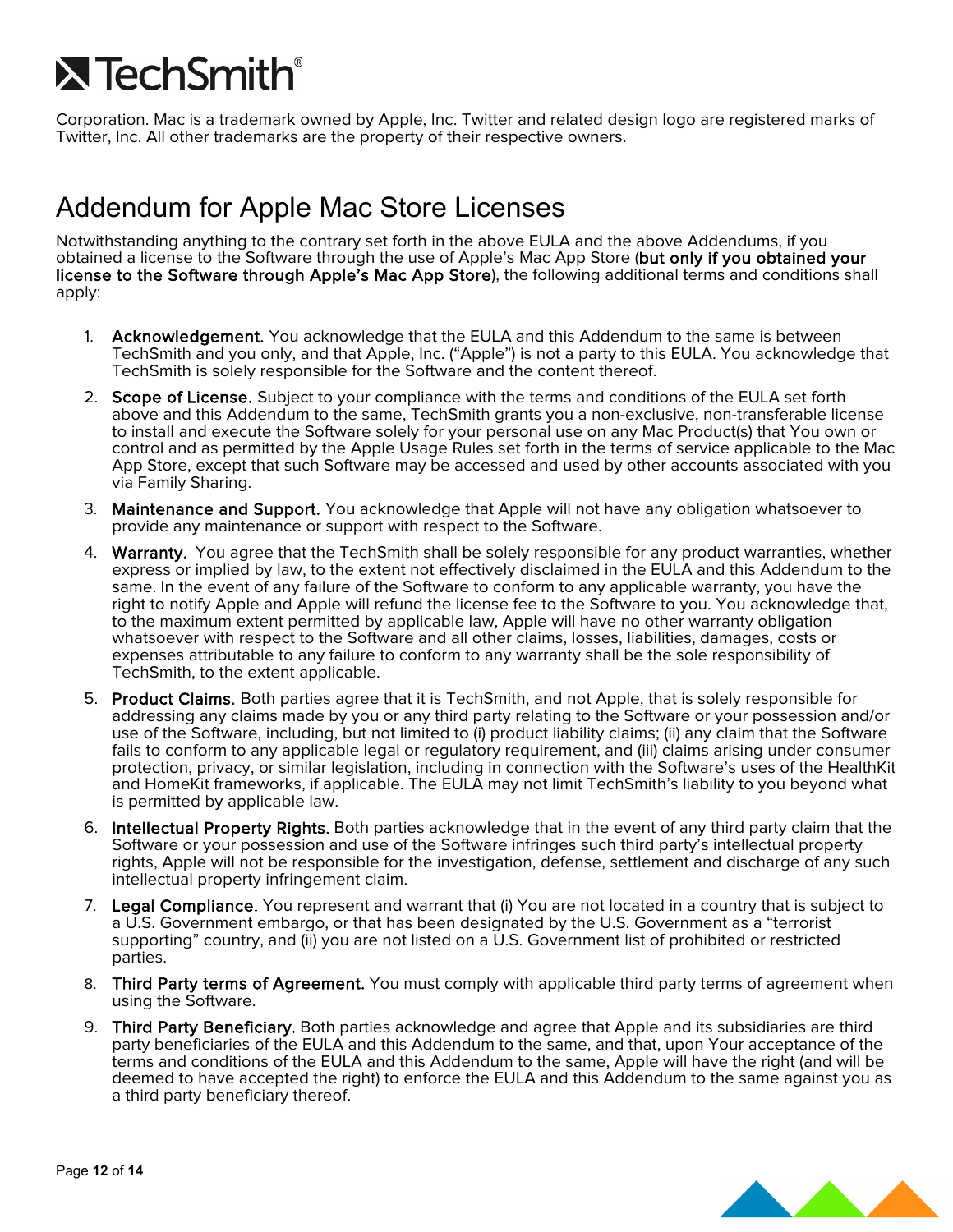

10. Apple Minimum Terms Control. You acknowledge and agree that if any of the terms and conditions of the EULA and this Addendum to the same are inconsistent or in conflict with Apple's applicable instructions for Minimum Terms for Developer's End User License Agreement, the terms and conditions of Apple's instructions for Minimum Terms of Developer's End User License Agreement shall apply.

### IF YOU DO NOT AGREE TO THE FOREGOING TERMS AND CONDITIONS, YOU DO NOT HAVE A RIGHT TO DOWNLOAD, INSTALL OR USE THE LICENSED SOFTWARE.

## Addendum for Use of Shutterstock Content

Notwithstanding anything to the contrary set forth in the above EULA, if you desire to use the Shutterstock Content contained in the Library Content, the following additional terms and conditions shall apply:

#### 1. Definitions

- a. "Content" as used herein refers, collectively, to Images, Footage and Music. No content available from Shutterstock marked "Editorial Use Only" shall be deemed Content hereunder.
- b. "Derivative Work" shall mean work product created using the Platform, provided such work product contains material creative elements separate from the Content.
- c. "Footage" as used herein means any moving images, animations, films, videos or other audio/visual representations, excluding still images, recorded in any format that are available for license from the Shutterstock Premier website.
- d. "Image(s)" as used herein means "icons" available for license from the Shutterstock Premier website.
- e. "Music" means certain musical compositions, master recordings, and any other recordings containing sounds or a series of sounds, in all formats, now known and hereinafter developed, which is available for license from Shutterstock:
- f. "Platform" shall mean TechSmith's suite of screen recording and video editing tools, specifically, the Software.

## 2. Use Restrictions and Obligations You shall not use any item of Content:

i. Except solely as incorporated into a Derivative Work.

ii. together with pornographic, defamatory, or unlawful content or in such a manner that it infringes upon any third party's trademark or intellectual property rights.

iii. portraying any person depicted therein (a "Model") in a way that a reasonable person would find offensive, including but not limited to depicting a Model: a) in connection with pornography, "adult videos", adult entertainment venues, escort services, dating services, or the like; b) in connection with the advertisement or promotion of tobacco products; c) as endorsing a political party, candidate, elected official, or opinion; d) as suffering from, or medicating for, a physical or mental ailment; or e) engaging in immoral or criminal activities.

iv. as a trademark, service mark, or logo or in a manner that infringes upon any third party's trademark or other intellectual property right.

vi. In connection with merchandise or promotional items for sale or distribution.

a. You shall not claim ownership of any Music or otherwise register any Music with any called "usergenerated" content distribution platforms (e.g., YouTube) even as synchronized with a Derivative Work, nor shall you distribute Music as or as part of a musical composition or sound recording even if it has been transformed, edited, re-mixed, re-recorded, or modified with additional instruments or vocals.